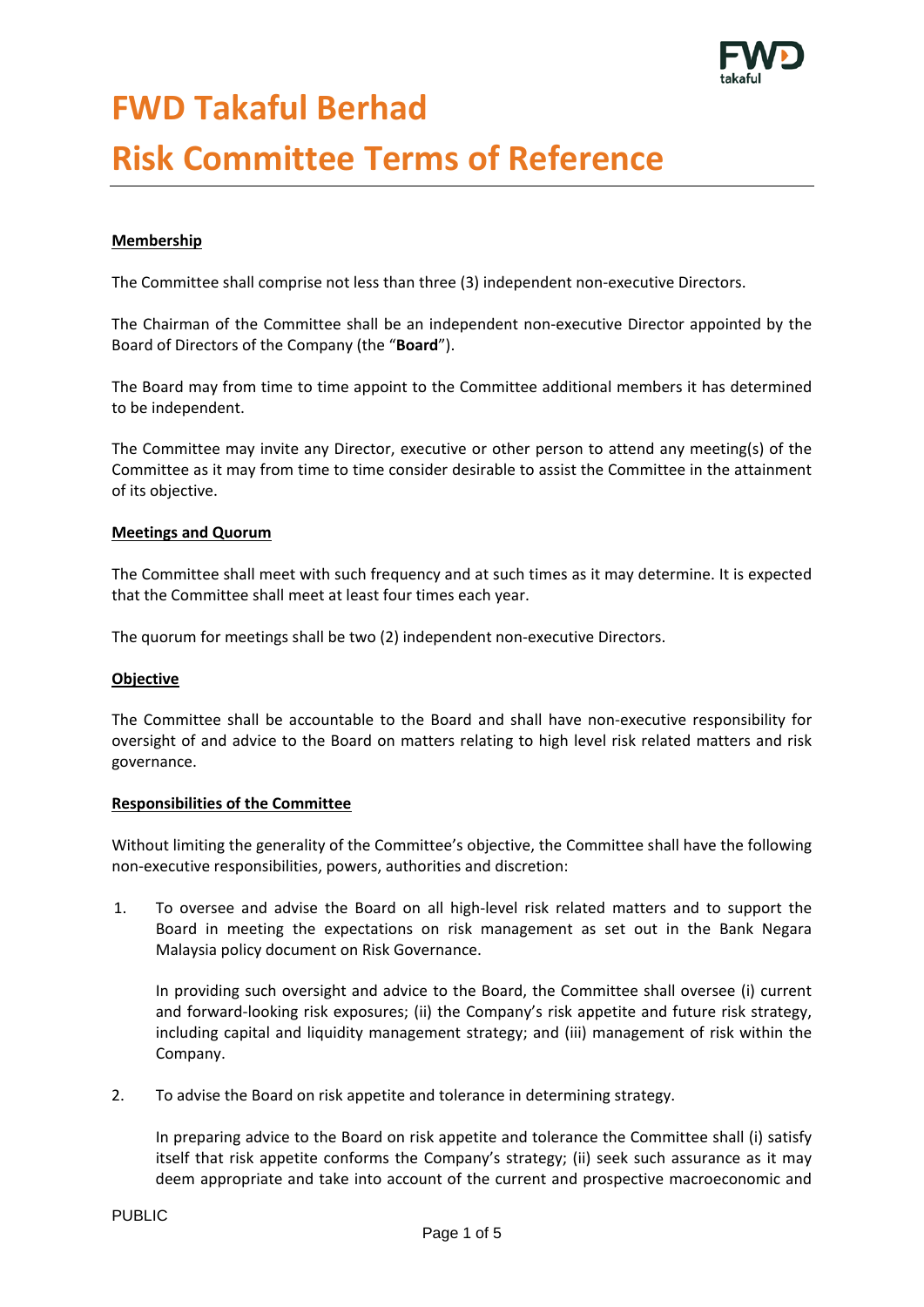financial environment, drawing on financial stability assessments published by authoritative sources that may be relevant; (iii) review and approve the methodology used in establishing the Company's risk appetite including for example risk asset ratios, limits on exposures and concentrations, leverage ratios, economic capital ratios and stress and scenario testing; and (iv) review the results of appropriate stress and scenario testing.

3. To advise the Board on alignment of remuneration with risk appetite.

In assisting the implementation of a sound remuneration system, the Committee shall examine whether incentives provided by the remuneration system take into consideration risks, capital, liquidity and the likelihood and timing of earnings, without prejudice to the tasks of the Remuneration Committee.

- 4. To consider and advise the Board on the risks associated with proposed strategic acquisitions or disposals as requested from time to time by any Director in consultation with the Chairman of the Committee. In preparing such advice the Committee shall satisfy itself that a due diligence appraisal of the proposition is undertaken, focusing in particular on risk aspects and implications for the risk appetite and tolerance of the FWD Group<sup>1</sup>, drawing on independent external advice where appropriate and available, before the Board takes a decision whether to proceed.
- 5. To require regular risk management reports from management which:
	- (i) enable the Committee to assess the risks involved in the Company's business and how they are controlled and monitored by management; and
	- (ii) give clear, explicit and dedicated focus to current and forward-looking aspects of risk exposure which may require a complex assessment of the Company's vulnerability to hitherto unknown or unidentified risks.
- 6. To review the effectiveness of the Company's risk management framework and internal control systems (other than internal financial control systems).

In undertaking this responsibility the Committee shall:

- (i) satisfy itself that there are adequate procedures for monitoring in a sufficiently timely and accurate manner, large exposures or risk types whose relevance may become of critical importance;
- (ii) satisfy itself that there are adequate procedures in place for requiring compliance with FWD Group policies;
- (iii) consider any material findings from regulatory reviews and interactions with regulators in relation to risk governance or risk assessment or management process;
- (iv) discuss the internal control systems with management and satisfy itself that management has discharged its duty to have an effective internal control system. The Audit Committee shall have primary responsibility in this regard in relation to internal financial controls;
- (v) satisfy itself that the risk management function is adequately resourced (including taking into account qualifications and experience of staff and training programmes and budget), has appropriate standing within Company and is free from constraint by management or other restrictions; and
- (vi) seek assurance from internal audit that internal control processes for risk management are adequate for the strategy determined by the Board.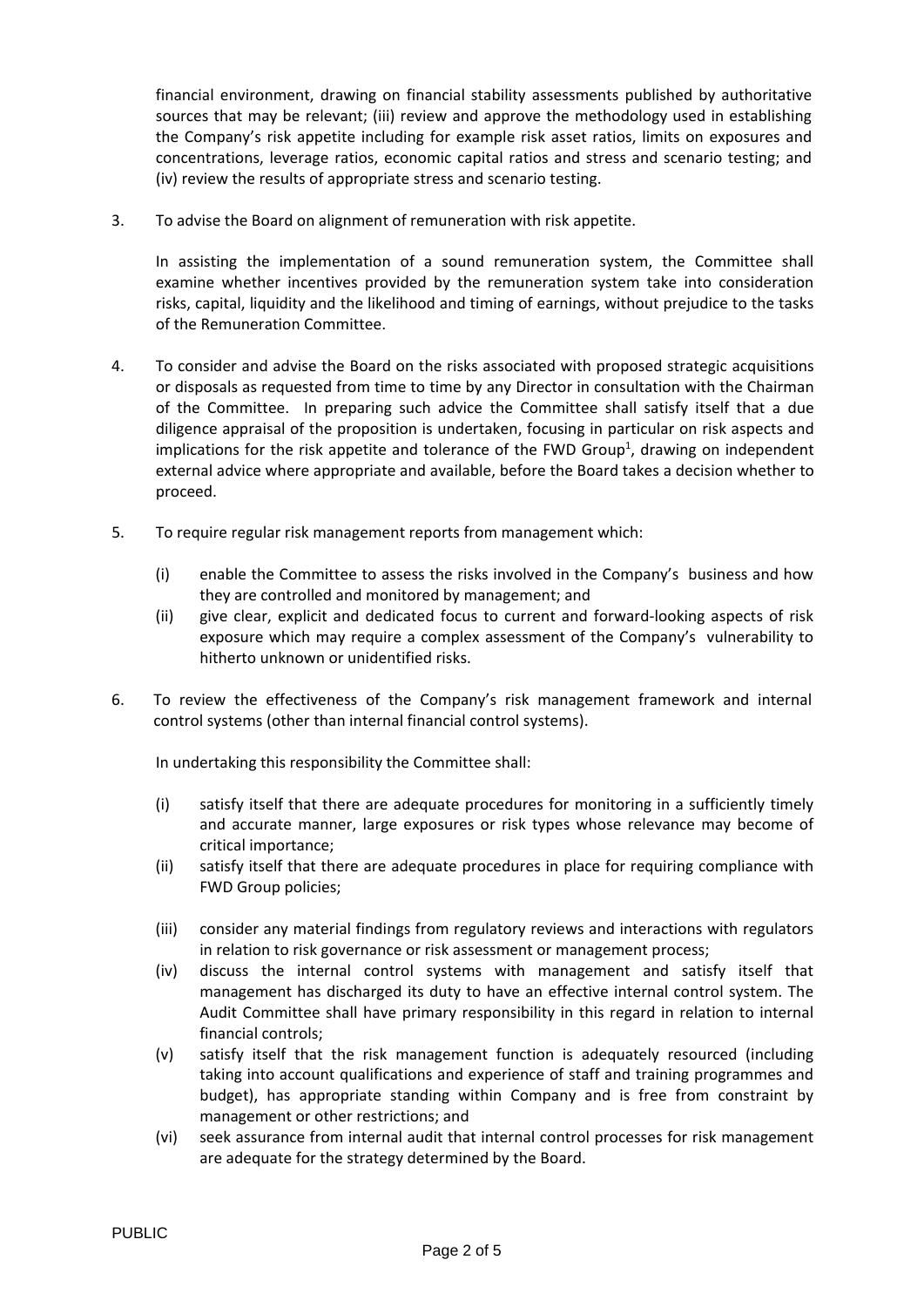7. Where applicable, the Committee shall approve the appointment and removal of the Chief Risk Officer.

The Committee shall seek such assurance as it may deem appropriate that the Chief Risk Officer:

- (i) participates in the risk management and oversight process at the highest level on an enterprise-wide basis;
- (ii) has satisfied himself or herself that risk originators in the business units are aware of and aligned with the Company's risk appetite;
- (iii) has a status of total independence from individual business units;
- (iv) reports to the Committee alongside an internal functional reporting line to the FWD Group Chief Risk Officer;
- (v) cannot be removed from office without the prior agreement of the Board; and
- (vi) has direct access to the chairman of the Committee in the event of need.
- 8. To seek to embed and maintain throughout the Company a supportive culture in relation to the management of risk and maintenance of internal controls alongside prescribed rules and procedures.
- 9. To review any issue which arises from any report from internal audit, the external auditor's annual report on the progress of the external audit, the management letter from the external auditor, any queries raised by the external auditor to management or, in each case, responses from management, which relates to the management of risk or internal control and has been referred to the Committee by the Audit Committee or as this Committee shall consider appropriate.
- 10. To require a timely response to be provided by management on material issues relating to the management of risk or internal control (other than internal financial control) raised in the external auditor's management letter which are considered by the Committee.
- 11. To review and endorse the content of the statements made in relation to internal controls (other than internal financial controls) in the annual report and accounts for submission to the Board.
- 12. To establish the technology risk appetite which is aligned with the Company's risk appetite statement. In doing so, the Committee must recommend the corresponding risk tolerances for technology-related events and ensure key performance indicators and forward-looking risk indicators are in place to monitor the Company's technology risk against its approved risk tolerance. The Committee must procure the senior management to provide regular updates on the status of these indicators together with sufficiently detailed information on key technology risks and critical technology operations to facilitate strategic decision-making.
- 13. To ensure and oversee the adequacy of the Company's information technology ("IT") and cybersecurity strategic plans covering a period of no less than three years. These plans shall address the Company's requirements on infrastructure, control measures to mitigate IT and cyber risk and financial and non-financial resources, which are commensurate with the complexity of the Company's operations and changes in the risk profile as well as the business environment. The Committee shall review these plans periodically, at least once every three years.
- 14. To be responsible in overseeing the effective implementation of a sound and robust technology risk management framework ("TRMF") and cyber resilience framework ("CRF") in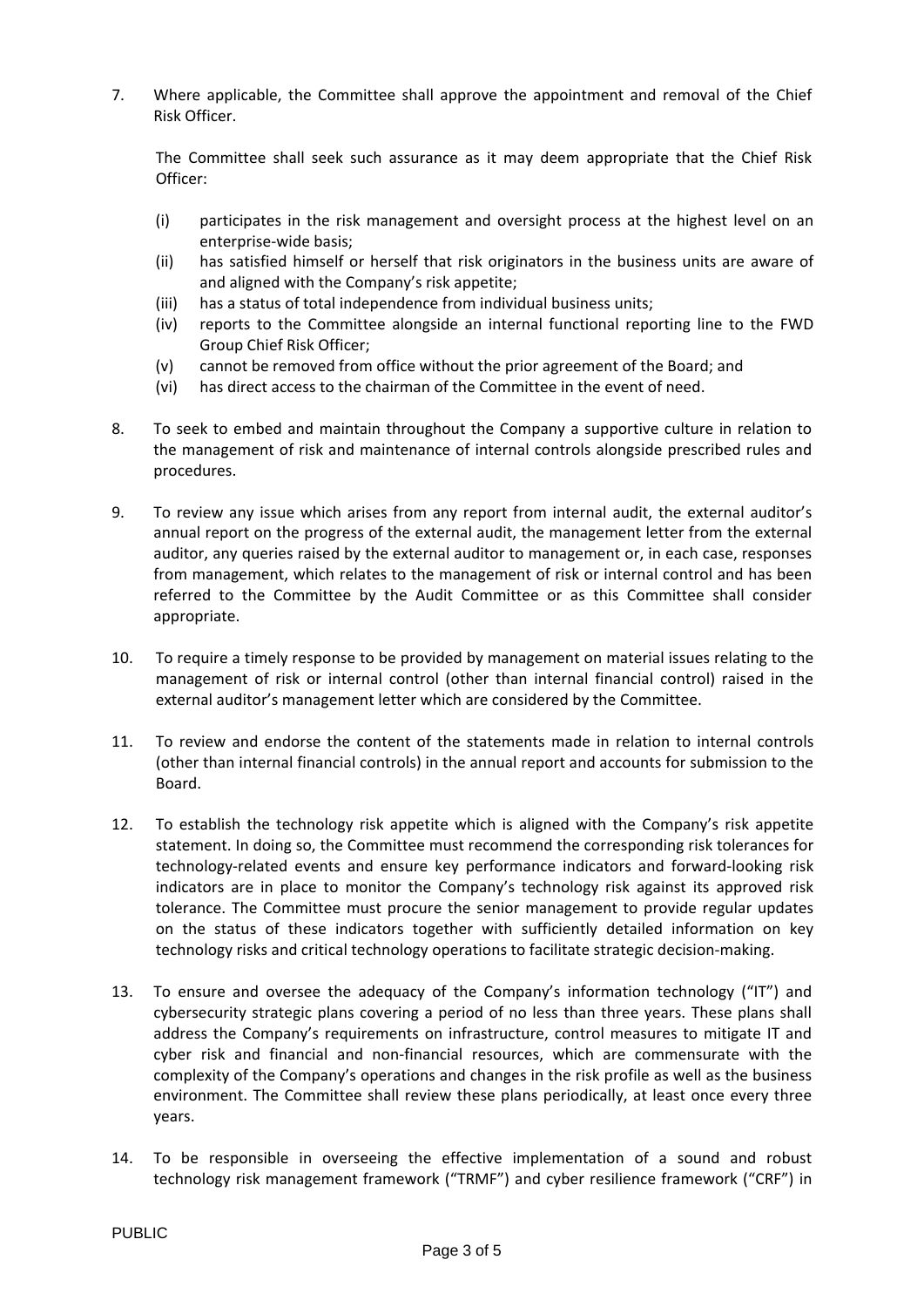order to ensure the continuity of operations and delivery of services in the Company. The Committee must ensure that the Company's TRMF and CRF remain relevant on an ongoing basis. The Committee shall periodically review and affirm the TRMF and CRF, at least once every three years to guide the Company's management of technology risks.

- 15. To ensure the risk assessments undertaken in relation to material technology applications submitted to the regulator are robust and comprehensive.
- 16. To review cyber risks and related issues, including the strategic and reputational risks associated with a cyber-incident.
- 17. Where applicable, to (i) review at least annually the terms of reference for the executive risk management meetings; and (ii) to review the minutes of such meetings and such further information as the executive risk management meeting may request from time to time.
- 18. To provide to the Board such additional assurance as it may reasonable require regarding the reliability of risk information submitted to it.
- 19. The Committee shall meet alone with the head of internal audit at least once each year to ensure that there are no unresolved issues or concerns.
- 20. Where applicable, to review the composition, powers, duties and responsibilities of subsidiary companies' risk committees.
- 21. To undertake or consider on behalf of the Chairman or the Board such other related tasks or topics as the Chairman or the Board may from to time entrust to it.
- 22. To report to the Board on the matters set out in these terms of reference.
- 23. The Committee may consider any matter relating to, and may request any information as it considers appropriate, from any Audit Committee, or other committee which has responsibility for the oversight of risk within the Company.
- 24. Where there is a perceived overlap of responsibilities between the Company's Risk Committee and the Audit Committee, the respective Committee Chairmen shall have the discretion to agree the most appropriate Committee to fulfill any obligation. An obligation under the terms of reference of the Company's Risk Committee or the Audit Committee will be deemed by the Board to have been fulfilled providing it is dealt with by either of the Committees.
- 25. Where the Committee's monitoring and review activities reveal cause for concern or scope for improvement, it shall make recommendations to the Board on action needed to address the issue or to make improvements and shall report any such concerns to the FWD Group Audit Committee and/or FWD Group Risk Committee as appropriate; or to any audit and/or risk committee of the immediate holding company as appropriate.
- 26. The Committee may appoint, employ or retain such professional advisors as the Committee may consider appropriate. In particular, the Committee shall consider whether external advice on risk matters should be taken to challenge analysis undertaken and assessments made by the Committee and the risk management function, for example an external advisor might be asked for input on the stress and scenario testing of a business strategy. Any such appointment shall be made through the Secretary to the Committee, who shall be responsible for the contractual arrangements and payment of fees by the Company on behalf of the Committee.